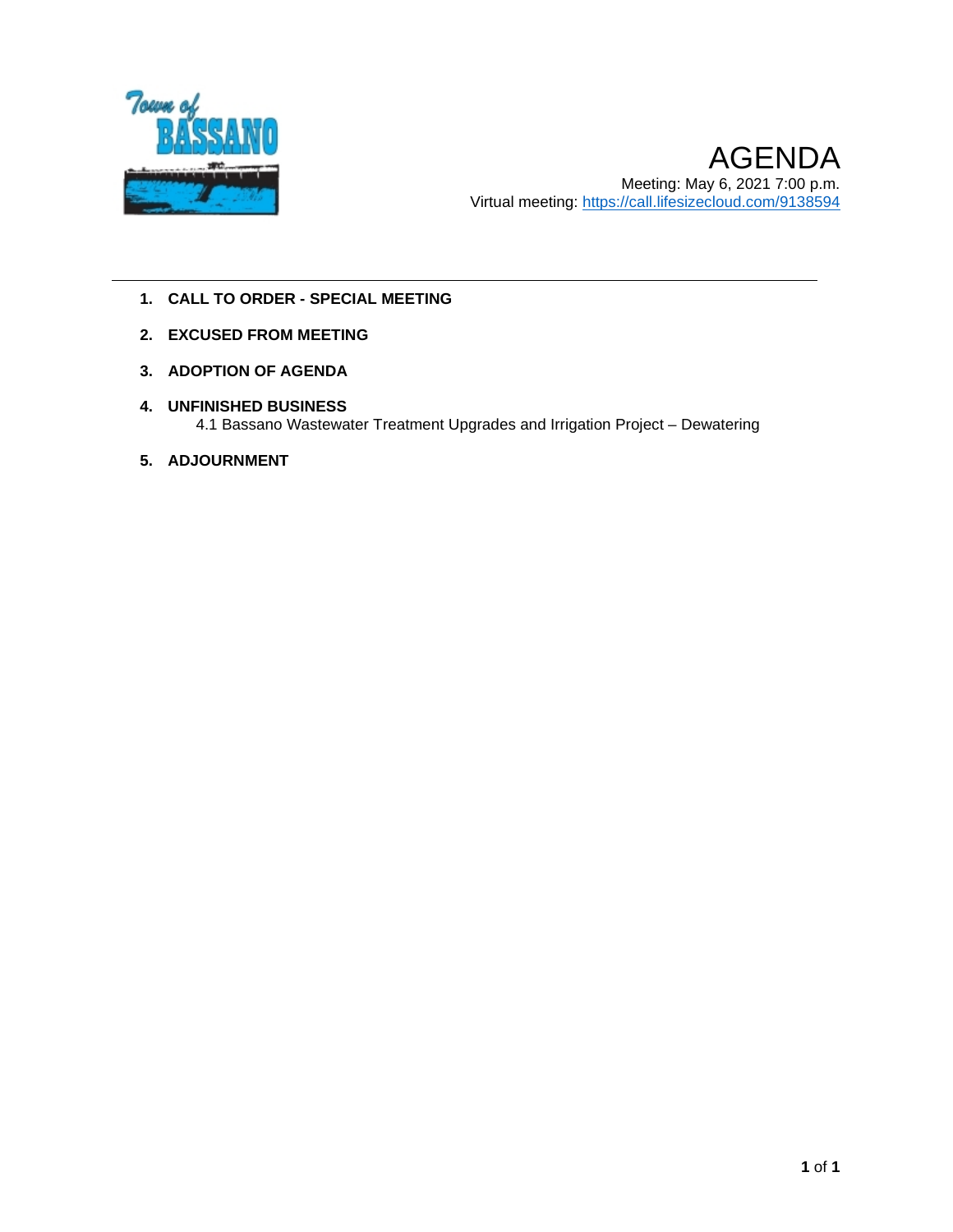

REQUEST FOR DECISION

Meeting: May 6, 2021 Agenda Item: 4.1

# **Bassano Wastewater Treatment Upgrades and Irrigation Project**

## **BACKGROUND:**

Over the past years as we worked through the design of the project, dewatering has always been a known challenge. The plan relied on working with the EID over many months and years to get a conveyance agreement to use the EID ditch as a discharge for the site dewatering works. The working assumption was that this outlet would be available. The Tender was issued and closed with the prequalified bidders under the assumption that an off-site outlet for the water would be provided. After the Tender closed and only days after a pre-construction meeting with the Contractor the EID put conditions on using the outlet, that are impossible to obtain the meet. We are unable to outlet the water off-site.

We then got to work with Alberta Environment and Parks (AEP) to obtain the necessary approvals to deal with water on site. We were previously told by AEP that this was not an option that they were in favour of. Approval was obtained in record time and we are allowed to pump the water to the water body immediately south of the proposed storage cell and/or to a temporary location in the borrow area. Until material is removed from the borrow area, the only suitable option we have is to pump the water to the south. To provide sufficient storage for the water in the area to the south, the Contractor must construct a temporary berm across the south edge of the project site from the edge of the existing lagoons to the east edge of the water body. This work would not have been required or anticipated in the pricing received from the Contractor. This work would be considered an extra to the Contract.

The material under the wet area as far as we have found is sandy. Ground water and surface water forced into the ground will travel through the sand seams and come back into our site. Increasing the level of surface water on the south side of the berm will increase this effect. The Contractor will require large pumps to maintain the water in our site limits low enough to permit the construction of the storage cell. It was anticipated under the conditions of the tender that larger pumps would have been required for the initial dewatering and then smaller maintenance pumps would have been used to keep the water at a manageable level. Given that the Contractor would not have known about the higher surface water level and therefore increased groundwater recharge rate, the incremental cost for the extra time with the larger pumps would be considered an extra to the Contract.

There are a couple options for working through extra costs under the Contract. One option is to prepare a Contemplated Change Order to ask the Contractor to provide a lump sum or unit price costs to complete the extra work. There are risks involved with this method for both the Contractor and the Town. Whenever you place the burden of risk on the contractor, the prices will be inflated to account for that risk and the unknowns associated with that risk. I would expect to receive a price higher than what I include in the next paragraph if this route is chosen.

Another option is to complete the work on a time and material or "force account" basis. The bulk of the cost for the installation of the temporary berm is in the equipment time. The Alberta Roadbuilders and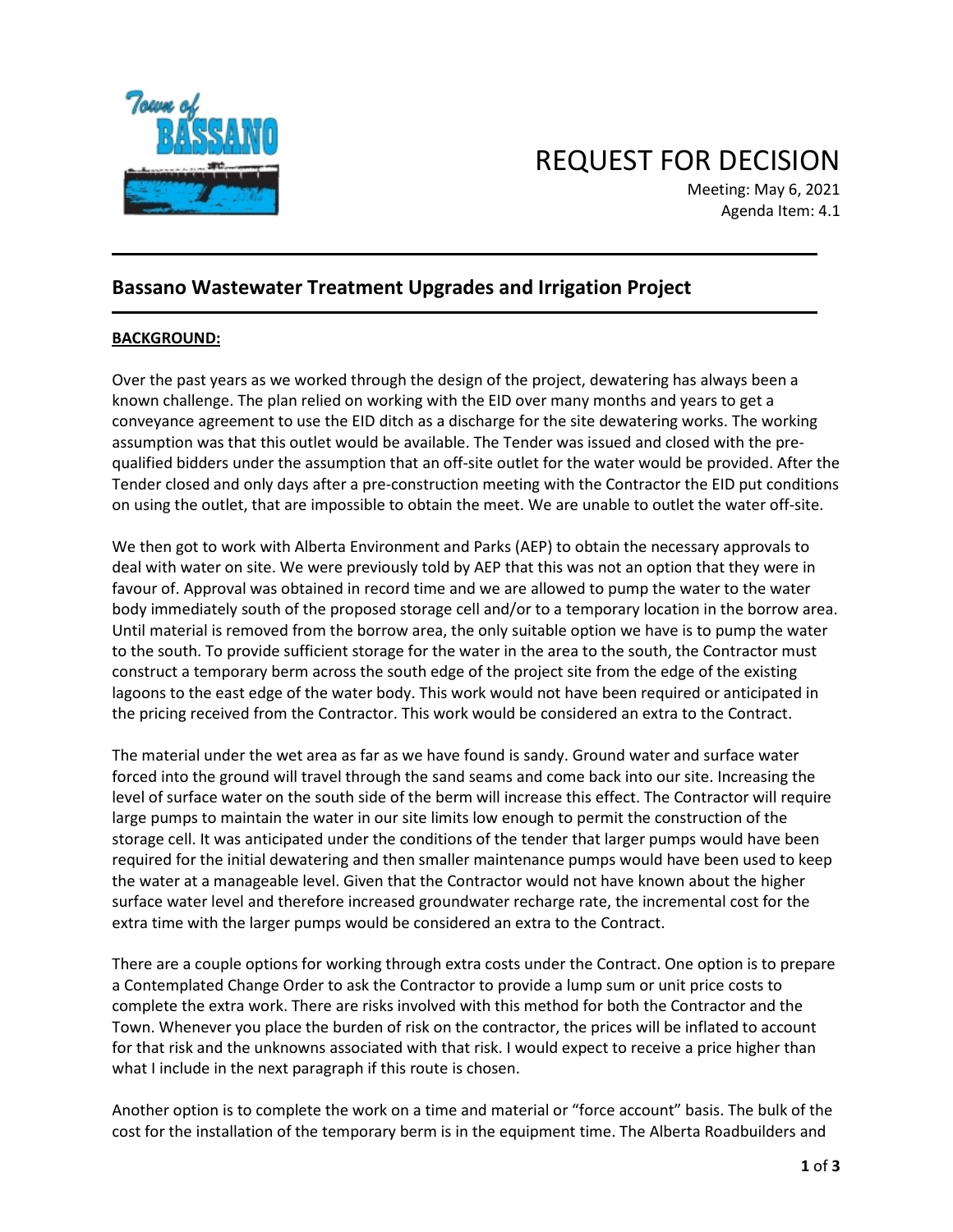Heavy Construction Association publishes an annual rate guide with standard rates across the province for various types of equipment. We would use this rate guide to establish the hourly rates for the equipment. The extra costs for the pumping will be more difficult to determine and will require closer analysis during the construction.

White Fox has submitted an estimate of additional costs. The estimated costs are approximately \$100,000.00 to \$130,000.00 depending on the source of material used for the berm. This estimate includes costs for building the berm, additional pumping, and removing the berm/site restoration after construction. If sufficient suitable material is found near the temporary berm location, less time will be required to move the material and the cost will be lower end of the estimate. If all the material must be sourced from the borrow area, the travel time would be increased and therefore the cost of moving the material would be increased and the cost will be on the higher end of the estimate.

The course of events that have brought us to this point in the project do not leave us with options other than to build the berm. I recommend moving forward with construction of the temporary berm under a time and material basis.

#### **OPTIONS:**

 $\boxtimes$  #1 – That council approves a contract amendment to the Bassano Wastewater Treatment Upgrade and Irrigation Project to accommodate the construction and remediation of temporary berm for the purpose of site dewatering. The extra work to be completed under the contract with White Fox Group Ltd. shall be completed on a time and materials basis and charged in accordance with the Alberta Roadbuilders and Heavy Construction Association rates acknowledging the cost estimate of \$100,000 to \$130,000.

 $\Box$  #2 – That council directs administration to proceed to obtain a project change order to accommodate the construction of a temporary berm to allow for site dewatering.

#### **CAO COMMENTS:**

Council was informed of these expected change during the project debrief meeting and site visit on April 30, 2021. Dewatering has started and we need to proceed to construct the berm immediately to complete the project.

The \$100,000 to \$130,000 does not change the contract award of \$5,977,912.50 submitted by White Fox Group because there was a \$500,000 contingency.

\*Note – we are waiting on an additional change order to address the road bore under the TransCanada – on May 5, 2021 we received approval from the EID to place the line above theirs.

#### **ALIGNMENT WITH STRATEGIC PLAN**

Goal 3 – Task 1

#### **PROPOSED RESOLUTION:**

That council approves a contract amendment to the Bassano Wastewater Treatment Upgrade and Irrigation Project to accommodate the construction and remediation of temporary berm for the purpose of site dewatering. The extra work to be completed under the contract with White Fox Group Ltd. shall be completed on a time and materials basis and charged in accordance with the Alberta Roadbuilders and Heavy Construction Association rates acknowledging the cost estimate of \$100,000 to \$130,000.